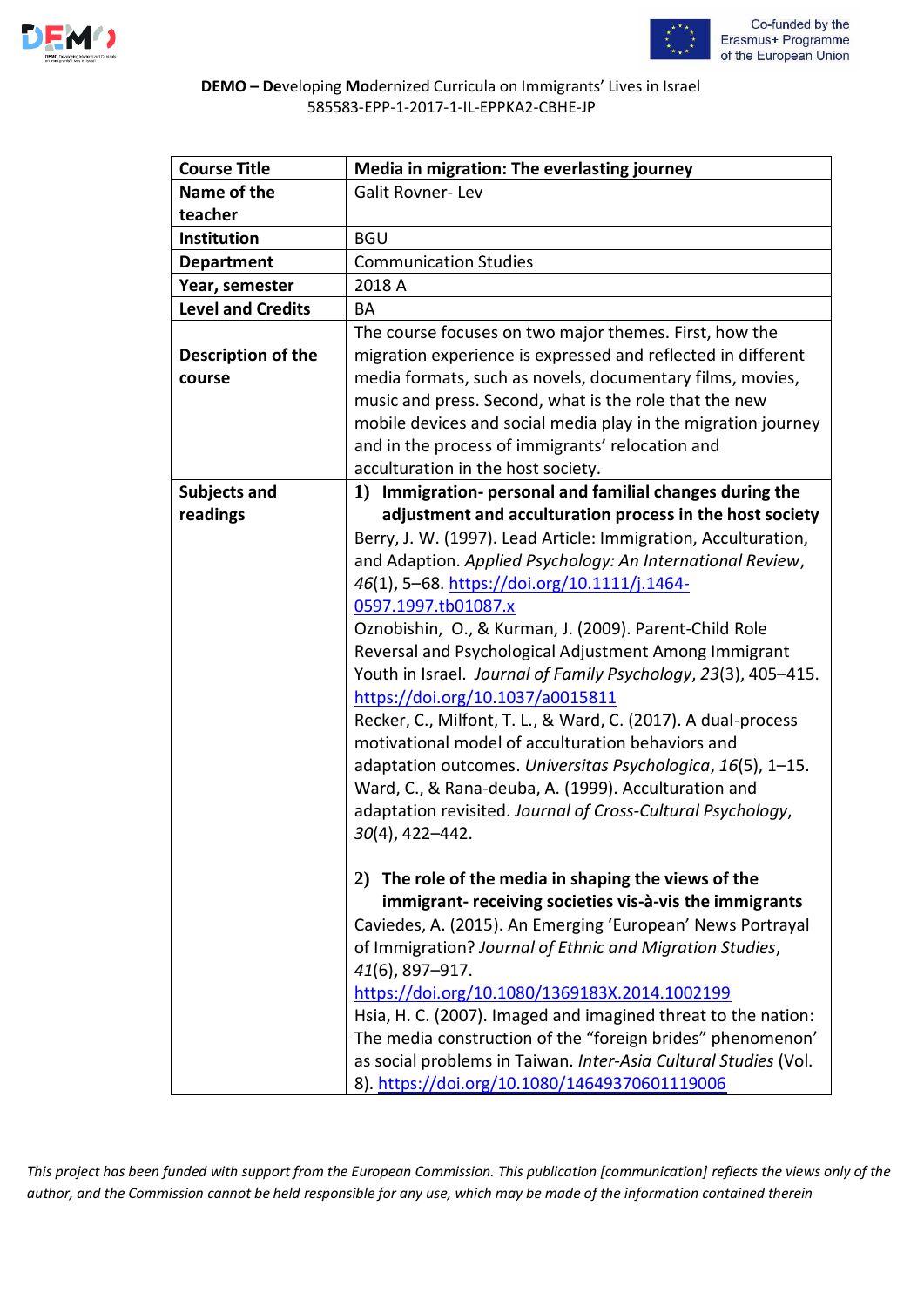



| <b>DEMO - Developing Modernized Curricula on Immigrants' Lives in Israel</b><br>585583-EPP-1-2017-1-IL-EPPKA2-CBHE-JP |                                                                                                                              |  |
|-----------------------------------------------------------------------------------------------------------------------|------------------------------------------------------------------------------------------------------------------------------|--|
|                                                                                                                       | Mawadza, A., & Banda, F. (2016). "Kids sold, desperate moms                                                                  |  |
|                                                                                                                       | need cash": Media representation of Zimbabwean women                                                                         |  |
|                                                                                                                       | migrants. South African Linguistics and Applied Studies, 34(2),                                                              |  |
|                                                                                                                       | $121 - 134.$                                                                                                                 |  |
|                                                                                                                       | Quinsaat, S. (2014). Competing News Frames and Hegemonic                                                                     |  |
|                                                                                                                       | Discourses in the Construction of Contemporary Immigration                                                                   |  |
|                                                                                                                       | and Immigrants in the United States. Mass Communication                                                                      |  |
|                                                                                                                       | and Society, 17(4), 573-596.                                                                                                 |  |
|                                                                                                                       | https://doi.org/10.1080/15205436.2013.816742                                                                                 |  |
|                                                                                                                       |                                                                                                                              |  |
|                                                                                                                       | 3) The dual function of media by and media for immigrants                                                                    |  |
|                                                                                                                       | Elias, N., & Zeltser-Shorer, M. (2007). To surf without                                                                      |  |
|                                                                                                                       | borders: Online journalism of the immigrants form the                                                                        |  |
|                                                                                                                       | Former Soviet Union in Israel. In T. Shwarts-Altshuler (ed.),                                                                |  |
|                                                                                                                       | Online Journalism in Israel, 321-350, Democracy Institute and                                                                |  |
|                                                                                                                       | Burda Center for Innovative Communication [online in                                                                         |  |
|                                                                                                                       | Hebrew].                                                                                                                     |  |
|                                                                                                                       | Caspi, D., & Elias, N. (2011). Do not patronize me: Media-by                                                                 |  |
|                                                                                                                       | and media for minorities. Ethnic and Racial Studies, 34(1),                                                                  |  |
|                                                                                                                       | 62-82. https://doi.org/10.1080/01419871003743413                                                                             |  |
|                                                                                                                       | Maan, R. (2017). The shortcoming of communication with                                                                       |  |
|                                                                                                                       | Mizrahi immigrants in the 1950s. Kesher, (49), 87-97. [in                                                                    |  |
|                                                                                                                       | Hebrew]                                                                                                                      |  |
|                                                                                                                       | Viswanath. K., & Arora, P. (2000). Ethnic Media in the United                                                                |  |
|                                                                                                                       | States: An essay on their role in integration, assimilation, and                                                             |  |
|                                                                                                                       | social control. Mass Communication and Society, 3(1), 39-56.                                                                 |  |
|                                                                                                                       |                                                                                                                              |  |
|                                                                                                                       | $\boldsymbol{4}$<br>Guest lecturer - Nino Abesadze (a journalist and<br>commentator for media outlets in Russian and Hebrew, |  |
|                                                                                                                       | and a former Member of the Israeli parliament)                                                                               |  |
|                                                                                                                       |                                                                                                                              |  |
|                                                                                                                       | 5+6) Immigrants' representation in the Israeli mainstream                                                                    |  |
|                                                                                                                       | media                                                                                                                        |  |
|                                                                                                                       | Gershenson, O., & Hudson, D. (2008). New Immigrant, Old                                                                      |  |
|                                                                                                                       | Story: Framing Russians on the Israeli Screen. Journal of Film                                                               |  |
|                                                                                                                       | and Video, 60(3), 25-41.                                                                                                     |  |
|                                                                                                                       | Golden, D. (2003). A National Cautionary Tale: Russian                                                                       |  |
|                                                                                                                       | Women Newcomers to Israel Portrayed. Nations and                                                                             |  |
|                                                                                                                       | Nationalism, 9(1), 83-104. https://doi.org/10.1111/1469-                                                                     |  |
|                                                                                                                       | 8219.00086                                                                                                                   |  |
|                                                                                                                       | Lemish, D. (2000). The whore and the other: Israeli images of                                                                |  |
|                                                                                                                       | female immigrants from the former USSR. Gender & Society,                                                                    |  |
|                                                                                                                       | 14(2), 333-349.                                                                                                              |  |
|                                                                                                                       |                                                                                                                              |  |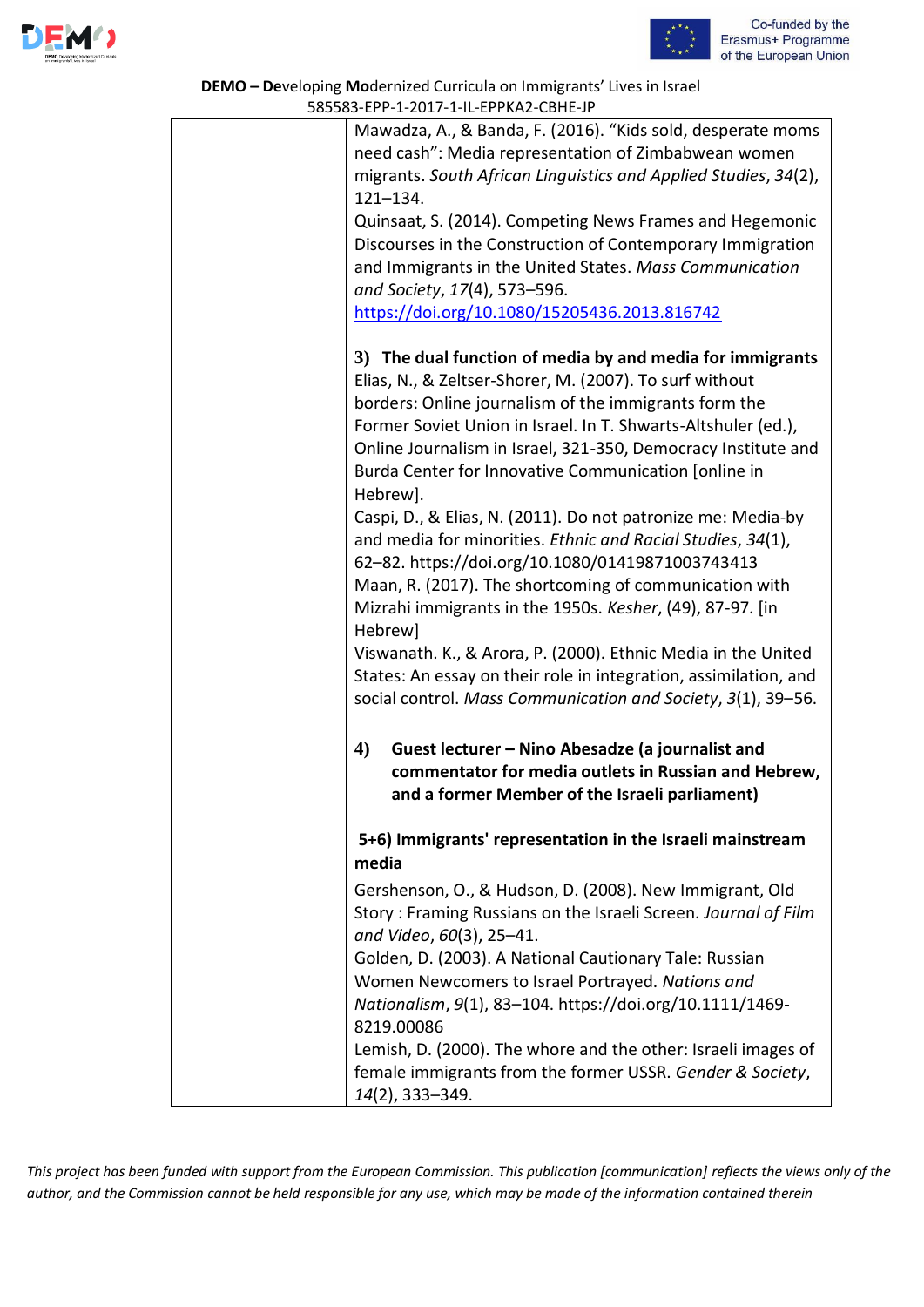



## **DEMO – De**veloping **Mo**dernized Curricula on Immigrants' Lives in Israel 585583-EPP-1-2017-1-IL-EPPKA2-CBHE-JP

| $303303$ LIT I 2017 IT LITTING CDITE JI                          |
|------------------------------------------------------------------|
| Peleg, Y. (2008). From Black to White: Changing Images of        |
| Mizrahim in Israeli Cinema. Israel Studies, 13(2), 122-145.      |
| https://doi.org/10.2307/30245688                                 |
| Yeyni, N. (2007). The immigration from Islamic countries in      |
| the eyes of Israeli press between 1950-1952, Kesher,             |
| (36), 131-144 [online in Hebrew]                                 |
|                                                                  |
| 7-8) Immigrants' media uses and the media as a platform for      |
| reconstructing personal-alternative narratives                   |
| Abdurraqib, S. (2006). Hijab Scenes: Muslim Women,               |
| migration, and Hijab in immigrant Muslim Literature. MELUS,      |
| $31(4)$ , 55-70.                                                 |
| Dhoest, A. (2015). Connections that matter: The relative         |
| importance of ethnic-cultural origin, age and generation in      |
| media uses among diasporic youth in Belgium. Journal of          |
| Children and Media, 9(3), 277-293.                               |
| https://doi.org/10.1080/17482798.2015.1022562                    |
| Khvorostianov, N., Elias, N., & Nimrod, G. (2012). "Without it I |
| am nothing": The internet in the lives of older immigrants.      |
| New Media and Society, 14(4), 583-599.                           |
| https://doi.org/10.1177/1461444811421599                         |
| Luciano, B., & Scarparo, S. (2010). "Vite sospese":              |
| Representing Female Migration in Contemporary Italian            |
| Documentaries. Italian Studies, 65(2), 192-203.                  |
| https://doi.org/10.1179/016146210X12593180182658                 |
| Ramirez-Valles, J., Kuhns, L. M., & Manjarrez, D. (2014). Tal    |
| como Somos/Just as we are: An educational film to reduce         |
| stigma toward gay and Bisexual Men, transgender individuals,     |
| and persons living with HIV/AIDS. Journal of Health              |
| Communication, 19(4), 478-492.                                   |
| https://doi.org/10.1080/10810730.2013.821555                     |
| Yoon, K. (2016). The media practice of 'KaTalk' in the face of   |
| Facebook: Young Koreans' use of mobile app platforms in a        |
| transnational context. Critical Arts, 30(2), 217-232.            |
| https://doi.org/10.1080/02560046.2016.1187797                    |
|                                                                  |
| 9) Workshop with guest lecturer- Shula Mula (PHD student         |
| investigating the role of the internet as a tool for social      |
| change among Ethiopians community leaders in Israel)             |
|                                                                  |
| 10) Workshop with guest lecturer- Danny Tene about his           |
| documentary film "Shjorut" (Blackness)                           |
|                                                                  |